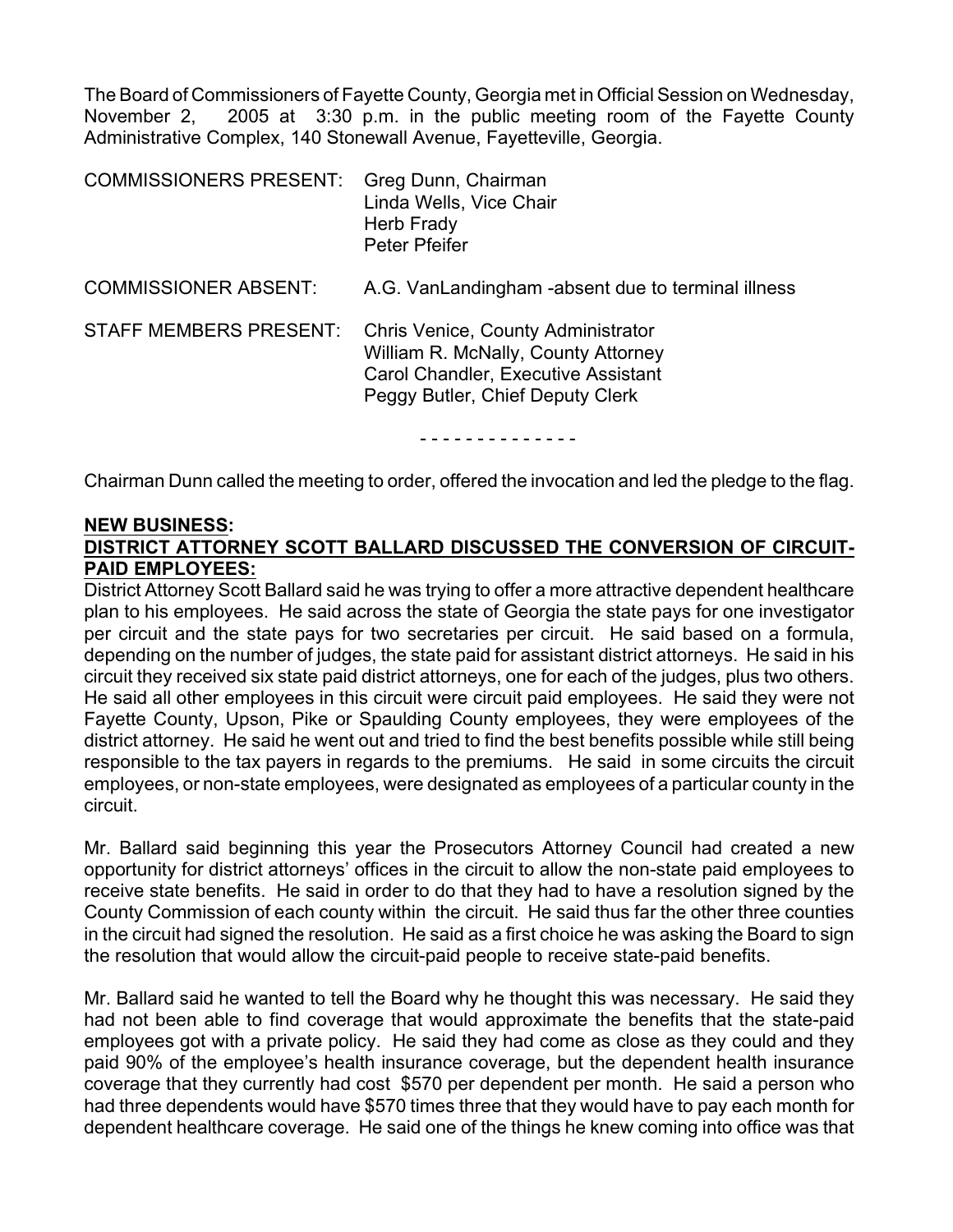in order to provide the kind of excellence that he hoped to provide in the prosecution services he needed to get the best people he could get. He said he was very proud of the people he currently had working for him, but he was at an disadvantage in a couple of respects. He said if the circuit paid employees were made an attractive offer by another circuit for a state paid position, or if they were made an offer by a circuit that had county insurance for the non state paid people, he was afraid he might lose some very good people because the dependent health care coverage would be too attractive to turn down.

Mr. Ballard said another way he found himself at an disadvantage was with the public defenders office. He said those people who were not directly state paid got state benefits. He said it was his understanding that the county was paying for that coverage and in addition to paying for the coverage he thought the county was paying a 10% fee to the agency that managed that. He said the Prosecuting Attorney Council was not going to charge that fee. He said if he could prevail upon the board to sign the resolution this year the county would incur no cost to do that.

Mr. Ballard said he explored a second possibility because in his discussion with some of the commissioners there seemed to be some willingness to consider making his non state paid people, at least the ones based in Fayette County, Fayette County employees. He said in looking at it he did not think it was going to be attractive to the commissioners or the taxpayers. He said by his calculations it was going to cost an additional \$34,892 to \$46,492 if he made his circuit paid people based in Fayette County Fayette County employees. He said he did not think that was responsible use of the tax payers money.

Mr. Ballard said he did not know of any other way, other than the board signing the resolution, that he could be competitive with people who were able to offer better health care coverage. He said he wanted to do everything in his power to keep Fayette County the excellent place that it was and he felt he needed to always strive to have the best employees that he could to enable him to do that.

Chairman Dunn asked Mr. Ballard to clarify that this would not cost them anything.

Mr. Ballard said that this year that was the case. He said he did not know what would happen next year.

Chairman Dunn said during the budget time Mr. Ballard had said it was going to cost the county \$30,000. Mr. Ballard said that was \$30,000 circuit wide and the other counties had included their share of that in the budget and they had enough money because of not needing to spend some of what had been allotted to them therefore this year he would not need any additional funds from Fayette County. He said he never knew from year to year what to expect as far as additional costs. He said he talked with the Prosecutors Attorney Council because he anticipated that there might be some reluctance to lock into something that they felt they could not get out of in the future. He said the Prosecutors Attorney Council indicated that there could be flexibility with the language of this resolution that would make it very clear that they would not be locked into this. He said he knew the county attorney had some concerns about that and he was willing to connect him with the Prosecuting Attorney's Council to see if those concerns could be addressed.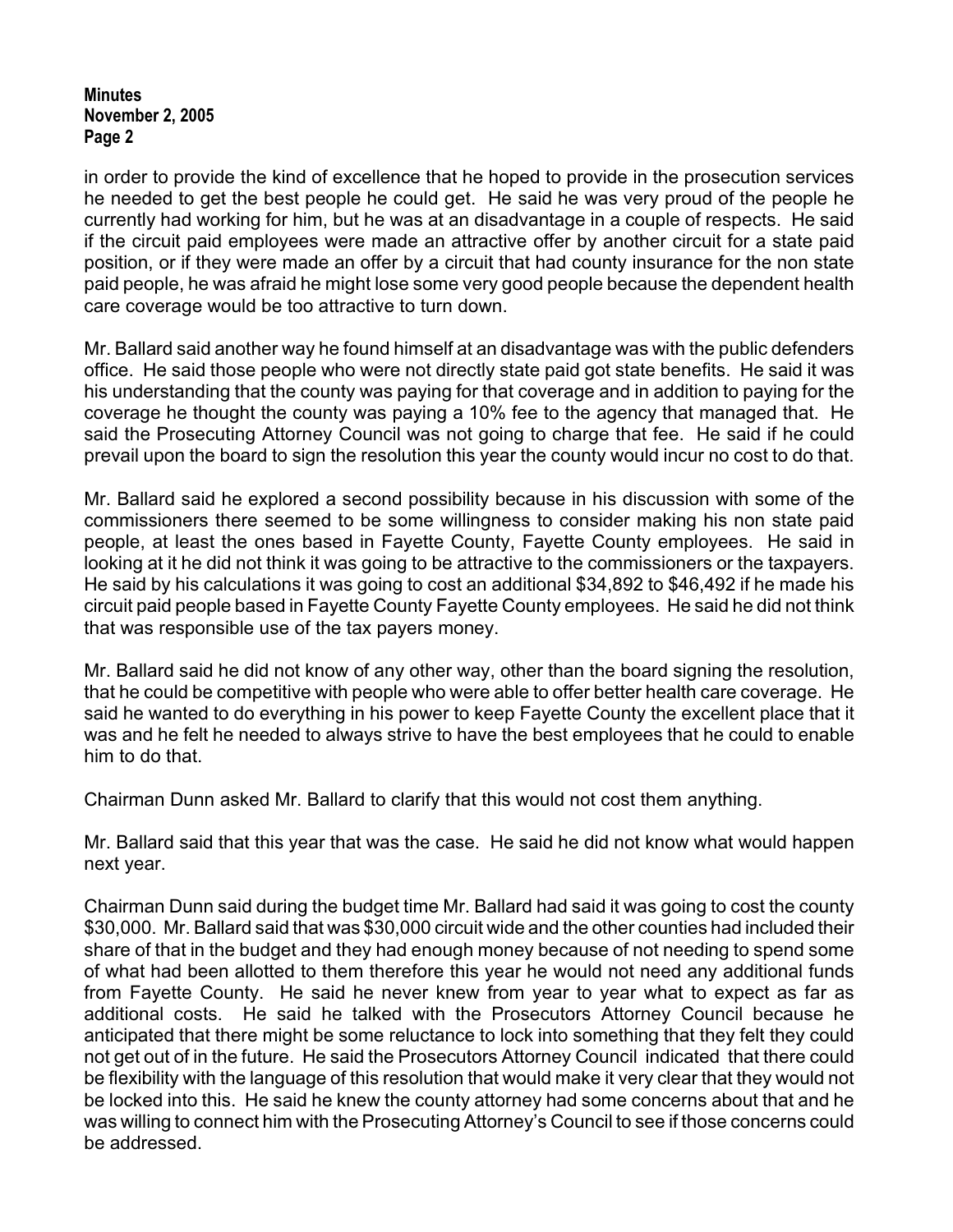Chairman Dunn stated that if the other three counties had paid some fee to get this done, then it was not very fair to those other three counties. Mr. Ballard said he would agree.

Commissioner Frady asked if they had paid or just signed the resolution. Mr. Ballard said they signed the resolution and included in their budgets enough money to cover, by the caseload, what would be their share of the \$30,000.

Chairman Dunn said he had done a detailed analysis of the district attorney's budget because of this request. He said he did not envy Mr. Ballard in figuring out his budget. He said he had six sources of money coming into the district attorney's office to pay for different categories of people at different times. He said he did not know how he did that.

Chairman Dunn said in looking at the budget, when it came to the circuit employees, there did not seem to be any rhyme or reason as to how much they got paid. He said the district attorney did not have a pay scale for them or a circuit wide longevity scale. Mr. Ballard said that was correct. Chairman Dunn said that Mr. Ballard paid whatever and therein the four counties served could not even estimate what the operation was going to cost year to year. He said for instance, last year the district attorney's average pay raise was 12.8% and the county's was 5.8%. He said when the board was trying to figure out what was fare and what they paid benefits on, based on what was done the county was paying more benefits for the circuit employees because their salaries were higher. He said the board did not know where that stopped. He said that was his personal frustration. He said when he looked at it he did not know where to go. He said funding sources came from everywhere and every employee in that office was a different status. He said the county was paying for some, paying part for some and paying nothing for others. He said they were trying to do something fair but could not figure out what was fair. He said they wanted the employees to have a good salary and good benefits like anyone that worked for the county, but they actually paid on a per capita basis more for the circuit employees' benefits than they did for all 735 of the county employees. He said their benefits cost more.

Chairman Dunn said at this point he did not have the information he needed to figure this out. He said he understood what Mr. Ballard wanted. He said he did not know how to put parameters on this so it would not become so costly.

Mr. Ballard suggested they look at it every year. Chairman Dunn said they could not budget that way.

Chairman Dunn said he was certainly willing to sit down with Mr. Ballard and discuss this further.

Commissioner Frady asked what comparable salaries the district attorney's salaries were to county jobs. Mr. Ballard said they considered the benefits and found that their benefits were costing about the same as the county benefits. Chairman Dunn said according to the district attorney's budget they were paying 36% for benefits and the county was paying 24% which was not the same.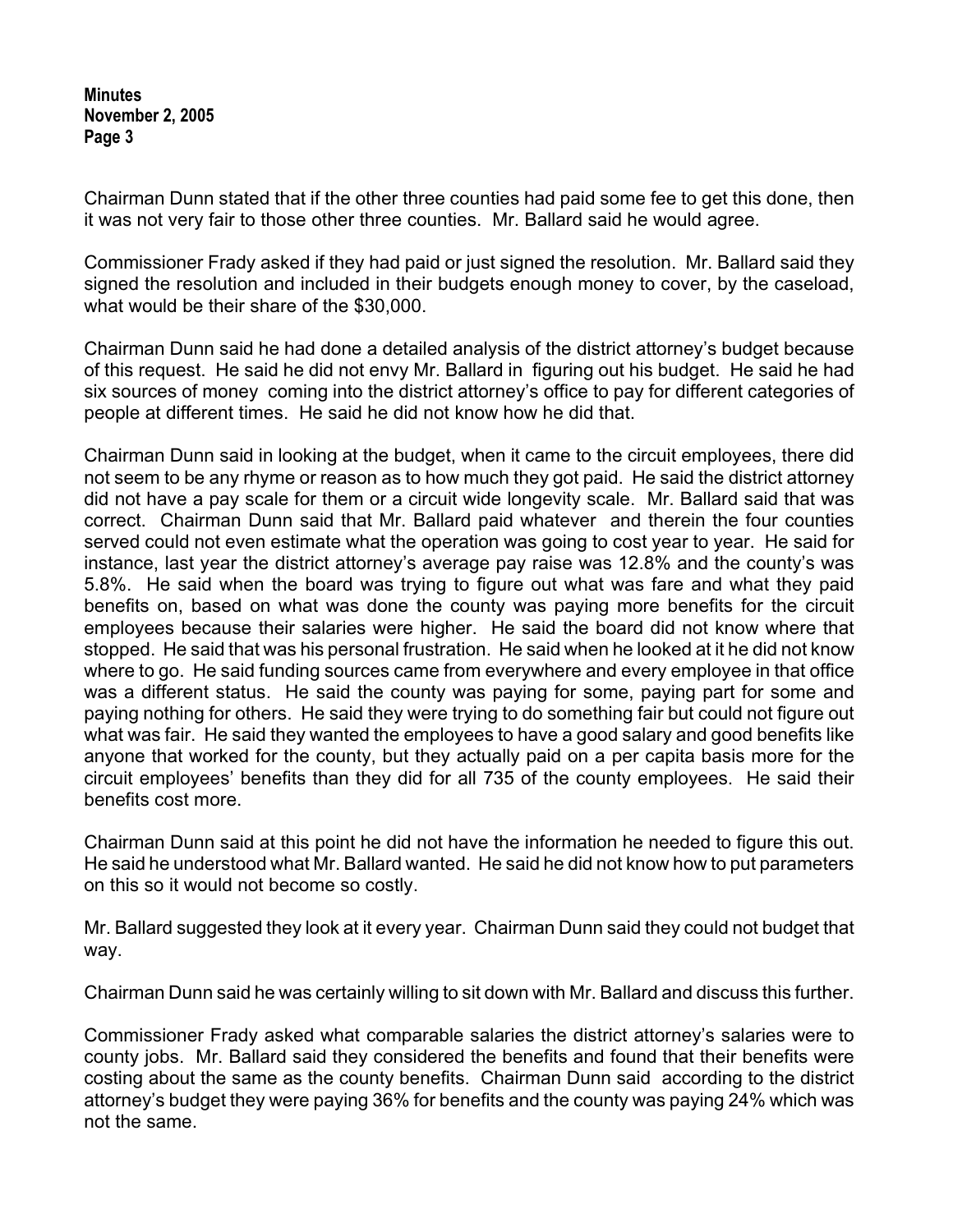Commissioner Wells said her concern was that on May  $17<sup>th</sup>$  they had a discussion very similar to this and there was documentation provided a head of time and the board was very clear then that they did not want to go down this path. She said she had met with Mr. Ballard since then and he had met with several other board members and this was just a different spin on it. She said the board had been very clear this year that they did not want to supplement anyone. She said the jobs were hired out at a certain salary, certain expectations and it would be tragic if someone decided to go someplace else. She said she did not think they could hope to out pay people in order that they would not be enticed to go any where else. She said it was well into the budgetary year. She said this was all supposed to be settled by July  $1<sup>st</sup>$  and now it was November  $2^{nd}$ . She said they could not keep revisiting this. She said this was not the way they did their budget every year. She said for them to presuppose that it was not going to cost them anything and would revisit it next year, was just like Greg said, these employees would start depending on this type of benefit and then July  $1<sup>st</sup>$  it may not be offered to the employees again. She said that was not fair to the employees. She said for them to go into an agreement assuming they would have that latitude would be tremendously unfair and naive on their part to believe it would not cost them anything next year and then revisit next year. She said they did line item budgets every single time. She said to be revisiting this at this point and time after they were very clear in May that this was not something they were interested in, she did not see that anything had changed. She said they had not been provided any more definitive information. She said she had no interest at this point and time in pursuing this. She said if they could be convinced in the next budgetary cycle that this was going to be the thing to do, then give them definitive numbers and definitive costs, and they could revisit this. She said she was not inclined to do so at this time.

Chairman Dunn said the one thing mentioned was that Mr. Ballard wanted to get his employees on the state benefits for the health care. He asked Mr. Ballard what about other benefits. Mr. Ballard replied that it was his understanding that if the resolution was signed they would receive other benefits that state employees received.

Chairman Dunn stated that he wanted to say again that he was willing to continue this discussion because he was looking out for the long term. He said if they could figure out a way to bridge this where getting everyone coverage from the state it should reduce the district attorney's cost over time.

Mr. Ballard said if premiums continued to go up as he expected they would that would be so but he just did not know.

Chairman Dunn said if they could do an analysis and show that over time what they paid for that was cost effective because it would reduce what they paid now for benefits which exceed what they paid for their own employees, he would be able to sit down and say this made since over time. He said he just did not have the information he needed at this time.

Chairman Dunn said it made sense to have all employees on the same state benefit program. He said then they would all be treated a like. He said now they had people sitting next to each other with different benefit packages and that could not be good. He said this Board did not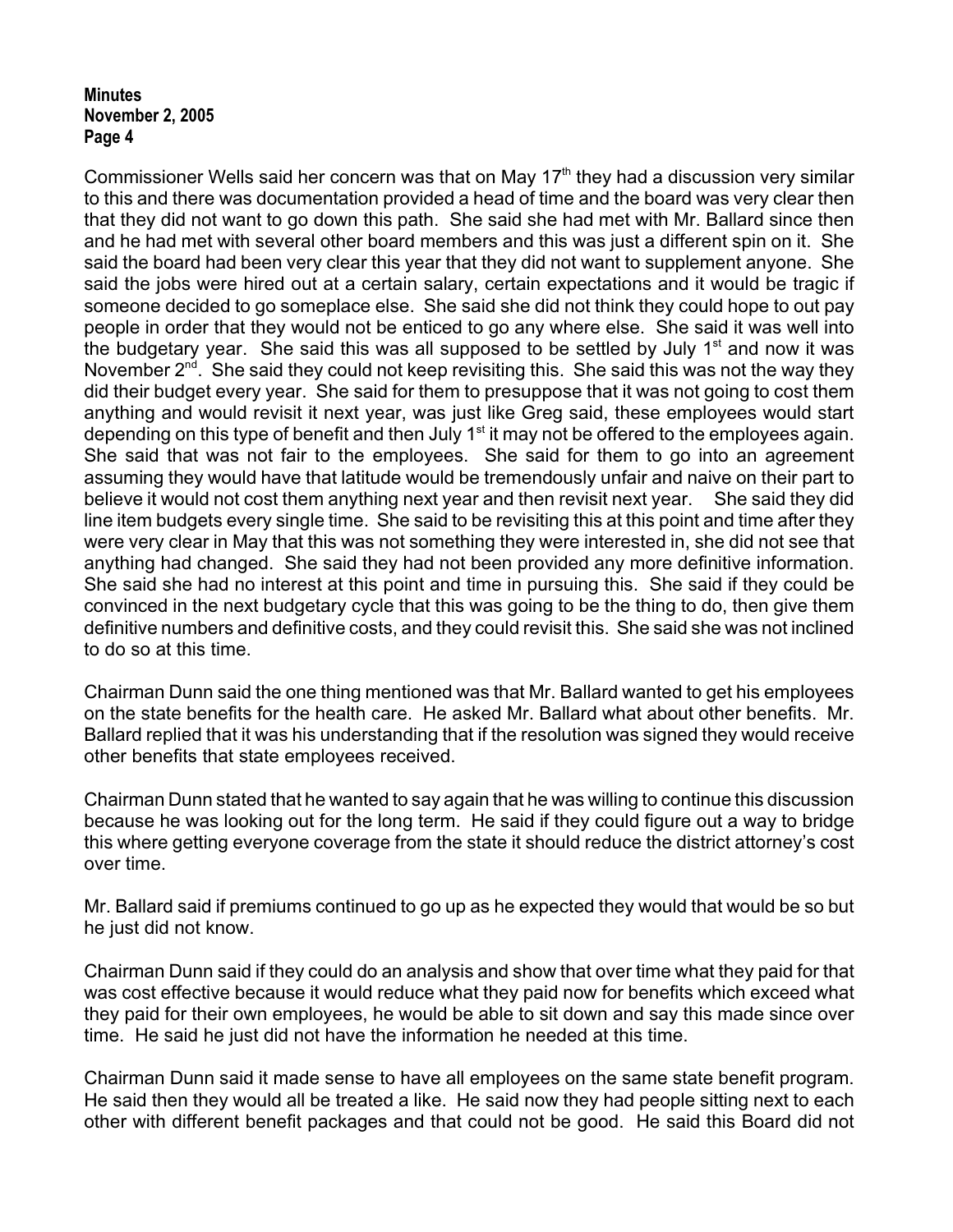create this problem but could help try to solve it but would need a lot more data to show where they were going before they committed the taxpayers to this.

Mr. Ballard replied that none of them created the problem. He said the thing he needed to do was to come before the board and ask for their assistance and wisdom. He said he appreciated how hard they had already worked on this and he knew this was not the first time they had heard this.

Commissioner Pfeifer said he did not think anyone had enough information to go ahead and do this. He said he had two specific questions based on the agenda request. He said it was stated that they found it very difficult to get and keep circuit paid employees. He said he would like to see that demonstrated. He said the other question was the last sentence that stated if the Board was not willing to approve this change they were asking that their Fayette County employees become employees of Fayette County. He asked Mr. Ballard if it was his position that someone who worked in the district attorney's office could be an employee of Fayette County because they paid their benefits. Mr. Ballard replied that what he understood from his discussion with the Prosecution Attorneys Council was that they did not have to have employees of all of the counties called Fayette County employees. Commissioner Pfeifer said so if they paid their benefits they were considered Fayette County employees. Mr. Ballard said that was what he understood.

Commissioner Wells said then they would evaluate them and determine their pay salary and promotions, etc. Mr. Ballard said he understood there were two classifications of county employees and he did not know which classification they would fall under. He said it was his understanding the answer to the question would depend on which classification the employee fell under.

Chairman Dunn said there were historically absurdities all over the place. He said there were several employees in state agencies that somehow got covered under different programs and it was chaos. He said it was not quit as pronounced as the DA's office. He said they were trying to eliminate that and not create more. He said he would not be opposed to consider making everyone who worked in Fayette County state county employees but they do not just work in Fayette County.

Commissioner Frady said he felt the same way he did when the judges came before the Board. He said he would love to help out. He said if there was some way to do this equitably he would be glad to do it.

A copy of the District Attorney's organization chart and minutes from the FY2006 budget meeting, identified as "Attachment No. 1", follows these minutes and is made an official part hereof.

### **SNEAD ROAD PAVING REQUEST:**

Morris Boyd, 311 Snead Road, said he reason for being here was to talk about getting Snead Road paved. He said the gentlemen with him had all lived on that road for at least 15 years. He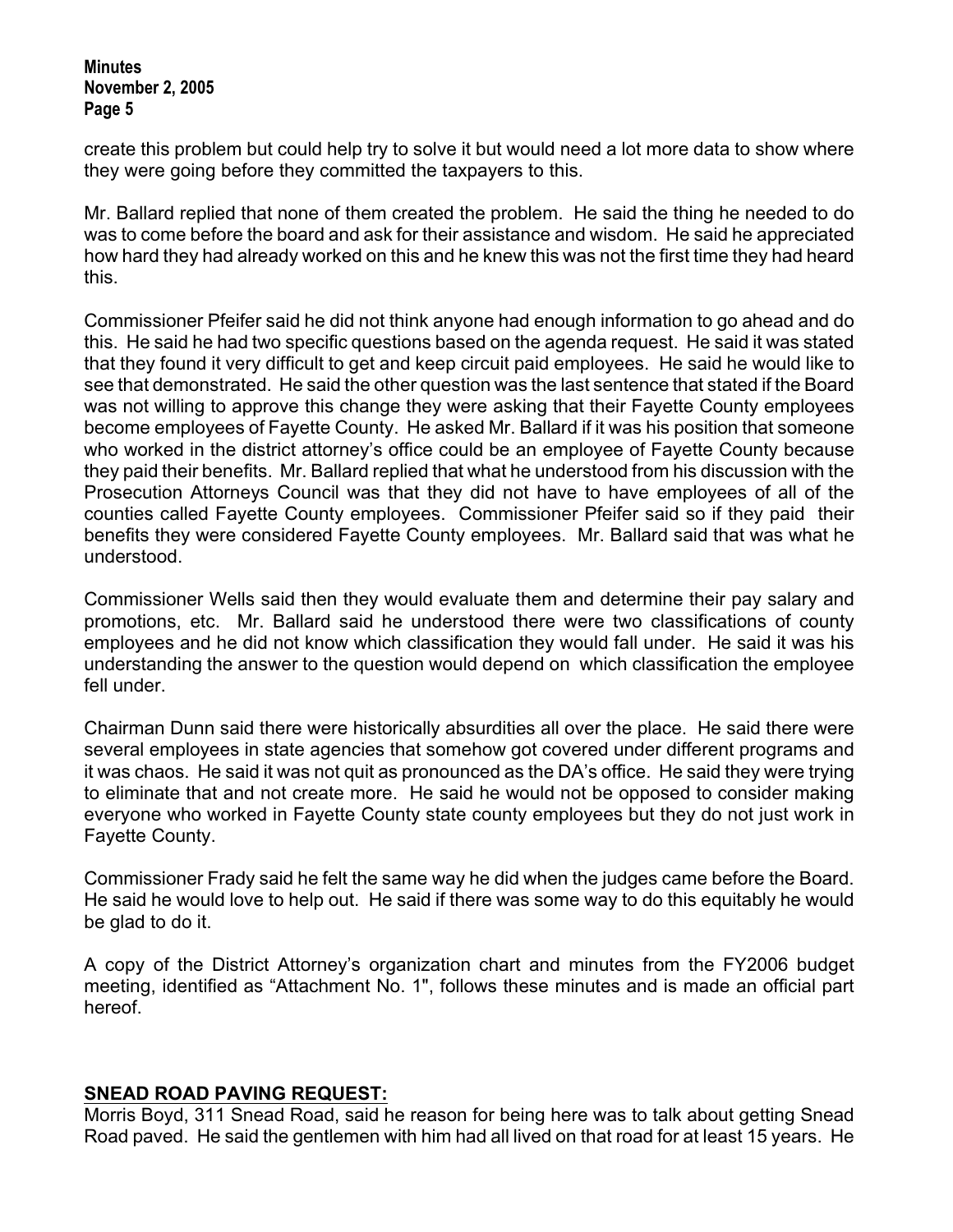said during that time they had experienced more and more traffic. He said for years they were willing to deal with the road and the dust in order to have a quieter place to live. He said now they had a lot more traffic on the road and had reached a point where they felt they needed to do something to get it paved. He said there were about 26 single family homes on Snead Road. He said this part of Snead Road was between Old Greenville and Chapel. He said there were areas on the road where a school bus and car could not pass without one of them stopping and backing up. He said this situation had been this way for years but now the increased traffic was causing problems. He said last year they had been told by the Road Department to get petitions signed so they had completed a petition drive and felt sure they had received 90% of signatures from residences of Snead Road. He said they were willing to deed a part of their property over to the county in order to get a 60 foot right of way. He said on the 13<sup>th</sup> of October they met with Mr. Hearn and he agreed that they needed to work towards getting this road paved. He said they turned the petition in at the end of last year and had hoped they could get something going in 2005 but it looked like it was not going to be reasonable to do that. He said they were hoping the Board would consider the need to pave this road and would consider the time they had wasted thinking this request had already been presented to the Board a year ago.

Commissioner Wells inquired about the people who had not signed the petition. She asked if they just had not signed it or had they stated they were against it. Mr. Boyd replied that the only people who had not signed the petition had indicated they were not necessarily against it to the point that they would fight it if the decision was made to pave the road. He said they had not talked with anyone who was negative about this.

Commissioner Wells said there were 34 lots and they had signatures from 27 land owners.

Chairman Dunn said their policy was to have 80% of the property owners who owned property along the road state they wanted a road paved. He said they would then put it on the paving list as approved. He said they had 79% so they needed another signature to make it 80% so that it could be added to the paving list.

Ron Noblet, Snead Road, said the bottom line was money to the county. He said you could put into your mind taxes that were received from Snead Road of the two mile stretch of 26 families, of \$300,000-\$400,000 as opposed to yearly maintenance of the road which was costly. He said to pave the road they would get government subsidies that would get the thing paved and then the maintenance cost would go down drastically.

Mr. Boyd said, in getting back to the petition, they would work with Mr. Hearn to get an additional signature so the road could be approved for paving. Chairman Dunn said that was correct, that to be approved for the list they needed one more signature. The Commissioners could then discuss the funding for paving during the upcoming budget session. A copy of the petition, identified as "Attachment No. 2", follows these minutes and is made an official part hereof.

# **OLD BUSINESS:**

# **ADOPTION OF THE NATIONAL INCIDENT MANAGEMENT:**

Chief Jack Krakeel said this related to the issue discussed last Thursday evening, relative to the adoption of a resolution implementing NIMS as the management program for emergency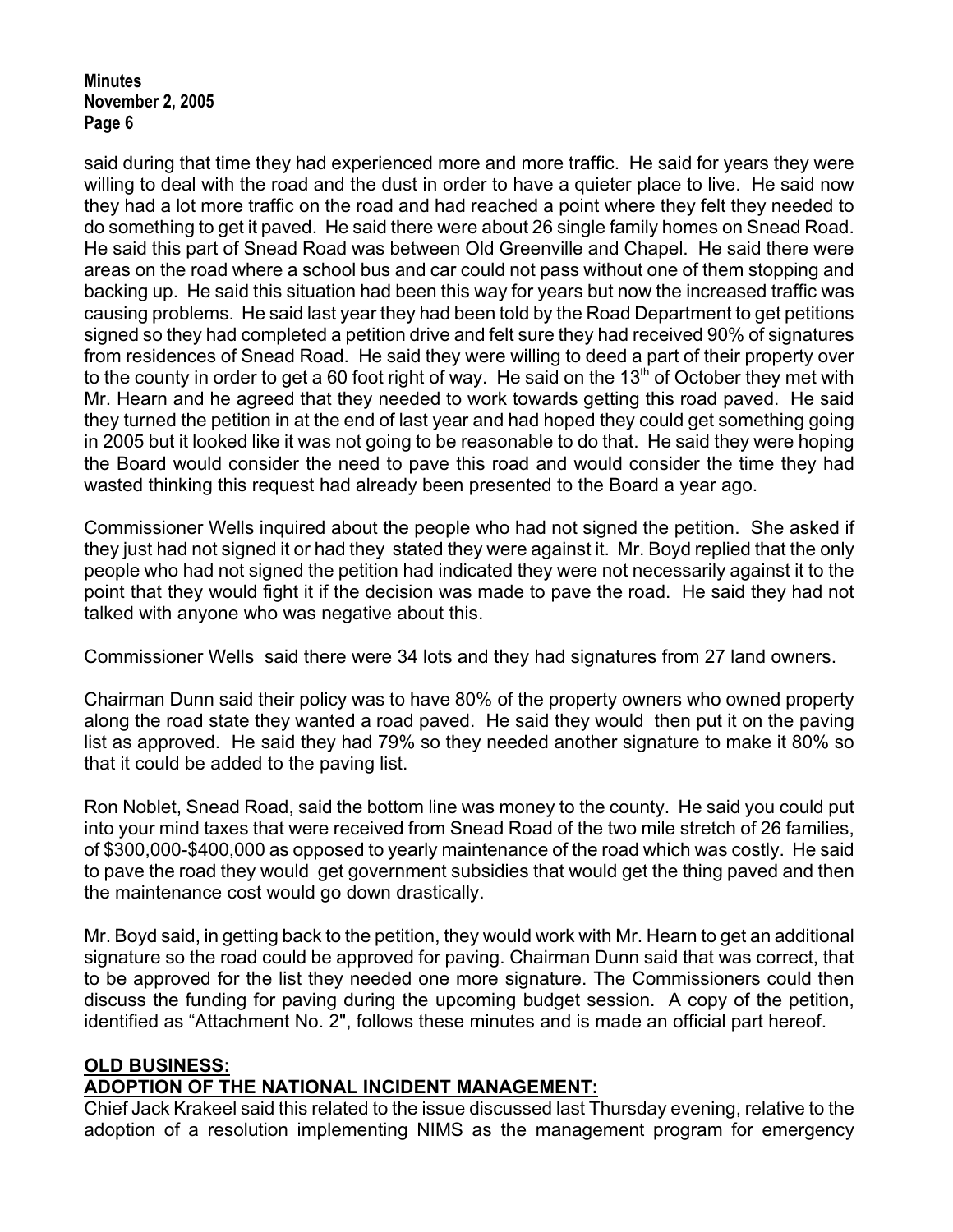incidents in Fayette County. He said the county attorney had review ed the documentation and the language and unless there were objections he was requesting the board's authorization to adopt Resolution 2005-11.

County Attorney Bill McNally recommended the Board adopt this resolution so that they could participate in the program.

Motion was made by Commissioner Wells, seconded by Commissioner Pfeifer, authorizing the Chairman to sign Resolution 2005-11 adopting the National Incident Management system. Discussion followed.

Chairman Dunn said this was going to cost quit a bit to comply with the federal regulations.

Chief Krakeel said there would be costs associated with the implementation of this program. He said there would be compliance, training and monitoring issues. He said there would be funding available. He said there would be opportunities from the state level through existing institutions for public safety personnel. He said there were some online courses available. He said it was a requirement.

Motion carried 4-0. Commissioner VanLandingham was absent. A copy of the resolution, identified as "Attachment No. 3", follows these minutes and is made an official part hereof.

**CONSENT AGENDA:** Motion was made by Commissioner Wells, seconded by Commissioner Pfeifer, to adopt the Consent Agenda as presented. Motion carried 4-0. Commissioner VanLandingham was absent.

# **DONATION FOR DISASTER RELIEF**

Approval of Board to recognize received donation of \$200 from a Fayette County citizen designated for Disaster Relief.A copy of the donation, identified as "Attachment No. 4", follows these minutes and is made an official part hereof.

### **MALLETT CONSULTING TO PERFORM ENGINEERING SURVEY OF MCCALLA PROPERTY**

Approval of Water Committee recommendation to approve Mallett Consulting to perform an engineering survey of the McCalla property at Lake Horton.A copy of the recommendation, identified as "Attachment No. 5", follows these minutes and is made an official part hereof.

# **WHISPER CREEK SUBDIVISION APPROVED AS A STREET LIGHT DISTRICT**

Approval of request from the Engineering Department to approve Whisper Creek Subdivision as a new street lighting district.A copy of the request, identified as "Attachment No. 6", follows these minutes and is made an official part hereof.

# **THE OAKS SUBDIVISION APPROVED AS A STREET LIGHT DISTRICT**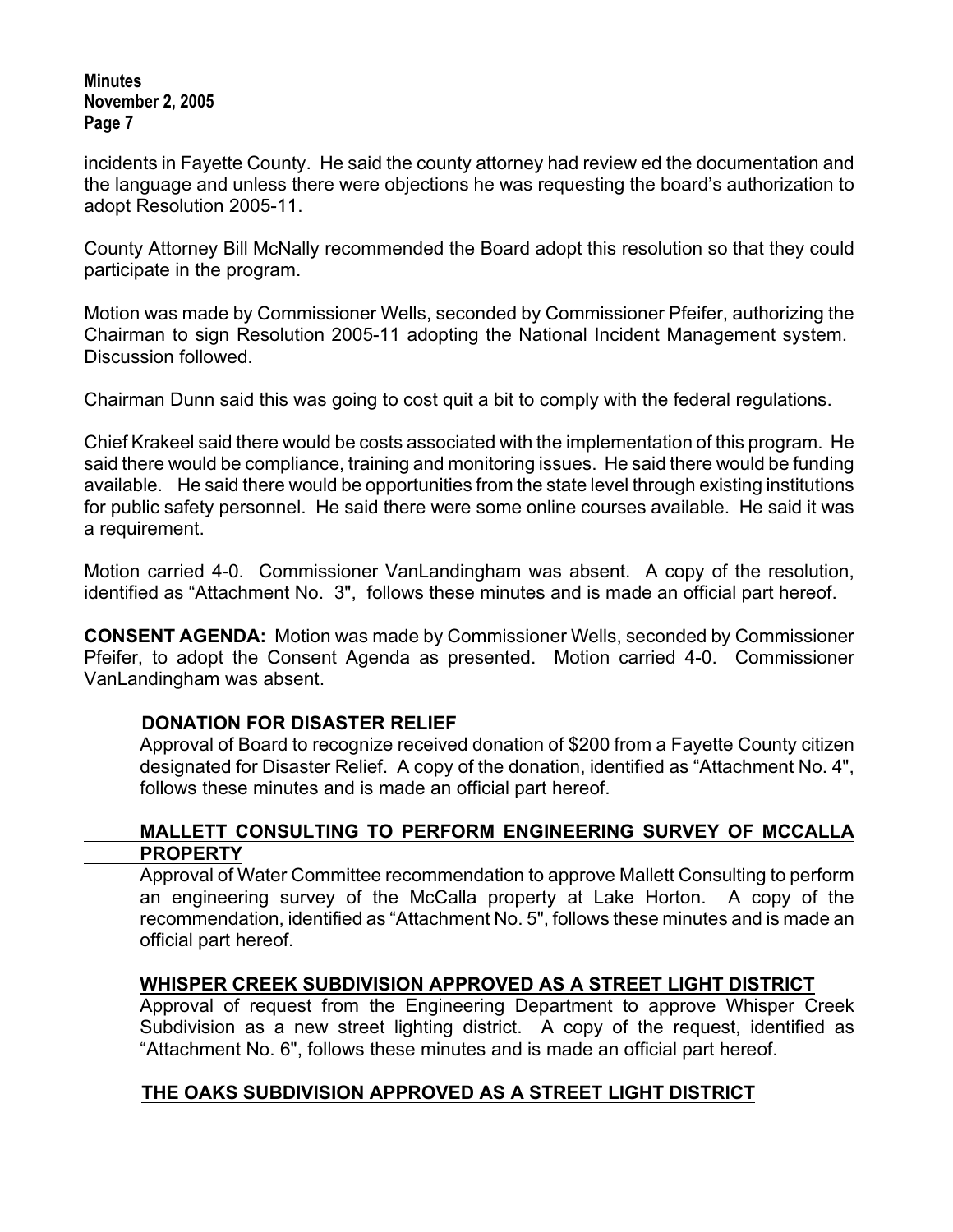> Approval of request from the Engineering Department to approve The Oaks Subdivision as a new street lighting district. A copy of the request, identified as "Attachment No. 7", follows these minutes and is made an official part hereof.

### **INCREASE IN RECREATION'S FENCING BUDGET**

Approval to increase expenditures in Recreation's fencing budget by \$6,471.85 for insurance funds received for storm damage. A copy of the request, identified as "Attachment No. 8", follows these minutes and is mad an official part hereof.

### **SUPPLEMENTAL BUDGET ADJUSTMENTS**

Approval of supplemental budget adjustments for the fiscal year ending June 30, 2005. A copy of the budget adjustments, identified as "Attachment No. 9", follows these minutes and is made an official part hereof.

### **PUBLIC COMMENT:**

Members of the public are allowed up to five minutes each to address the Board on issues of concern other than those items which are on this evening's agenda.

**CHIEF JACK KRAKEEL** introduced Mike Sherberger, Director of the Office of Homeland Security/Georgia Emergency Management Agency.Mr. Krakeel said in 1997/98 Fire and Emergency Services began the process of trying to relocate Fire Station No. 1 from Highway 314 due to the fact that this was a flood prone area. He said for two years they met nothing but bureaucratic obstacles on what they felt was the appropriate application for grant funding to move that facility. He said out of frustration he approached Mr. Sherberger about this issue. He said Mr. Sherberger was able to maneuver them through the bureaucratic process that had stalled their ability to achieve their goal. He said as a result of Mr. Sherberger's efforts, Fayette County became the recipient of over \$500,000 in Federal grant funding for the relocation of the fire station.

### **MIKE SHERBERGER, DIRECTOR OF THE OFFICE OF HOMELAND SECURITY/GEMA,**

thanked the Board for allowing Chief Krakeel to participate in their efforts. He said on the state level Jack had helped them accomplish several things. He said with homeland security they were trying to build capacity. He said they were part of a national system. He said they were very serious in making certain this county was prepared for any kind of event. He said when communities were prepared, so were the states and so was the nation.

Mr. Sherberger said a few years ago they faced the challenge of finding someone who could put together a metro area wide plan, understanding there were large differences between counties. He said they were looking for a good fit, someone who was a good listener and problem solver, someone who was good with budgets. He said they knew Jack was that right person. He said for the past years Jack had welded together the different people and their interests. He said he had been able to put these folks together in terms of building capacity. He said he was proud to say that they were recognized by the National Governor's Association, Federal Office of Homeland Security, and others as a model state for the way they had built capacity throughout Georgia and managed the grant funds. He said this could not have been done without Jack Krakeel's help.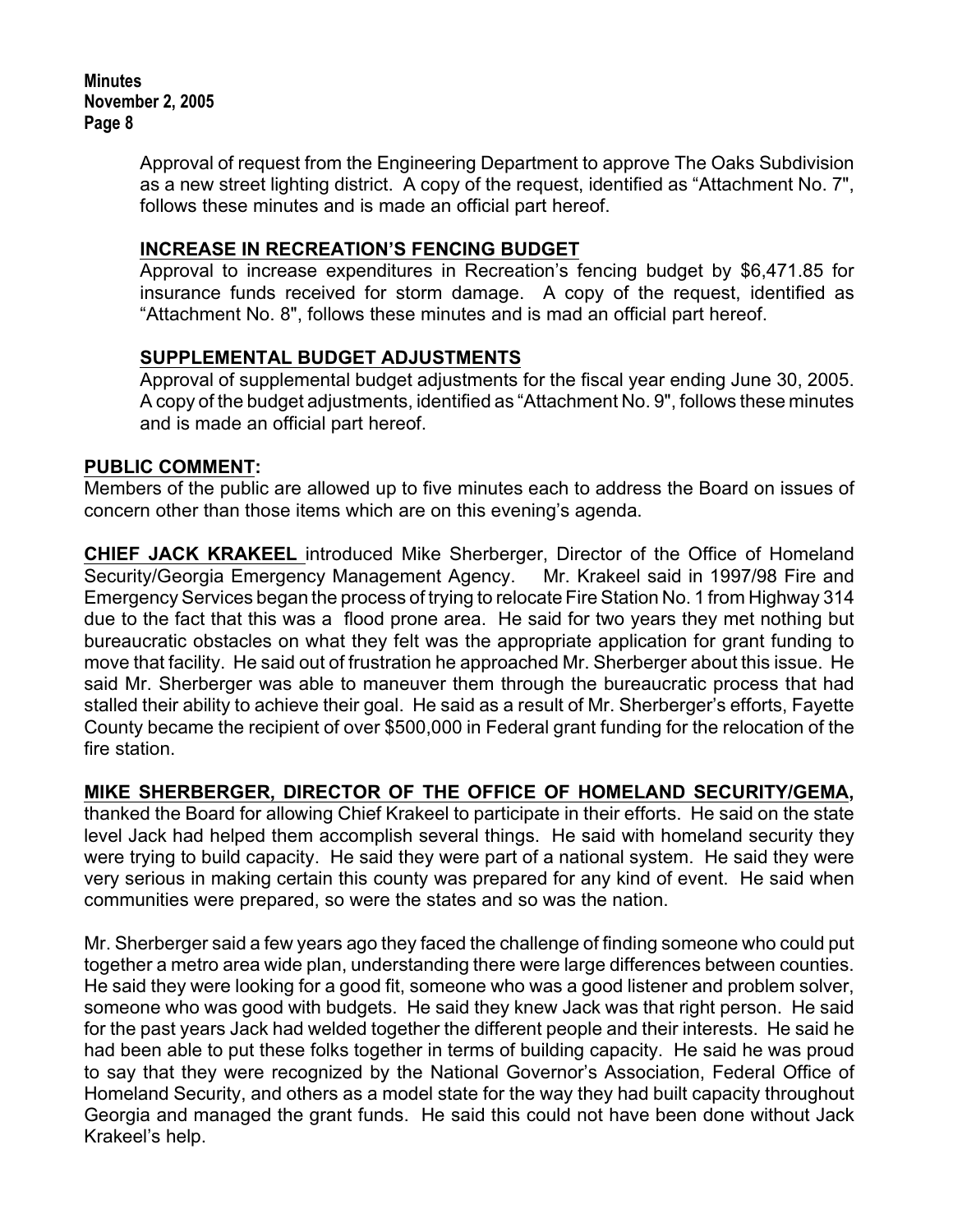### **STAFF REPORTS:**

**PHIL MALLON, DIRECTOR OF ENGINEERING,** introduced the newest member of the Engineering Department, Jeremy Greenberg, Civil Engineer.

**COUNTY ATTORNEY BILL MCNALLY** said he had an agreement for the Redwine Road multiuse paths project from the Georgia Department of Transportation ready for execution by the chairman.

Motion was made by Commissioner Frady, seconded by Commissioner Wells, authorizing the chairman to execute the agreement for the Redwine Road multi-use paths. Motion carried 4-0. Commissioner VanLandingham was absent.Please refer to Board of Commissioners Meeting of June 7, 2006 for revised contract.

**COUNTY ATTORNEY DENNIS DAVENPORT** requested an Executive Session to discuss two legal items.

Motion was made by Commissioner Wells, seconded by Commissioner Pfeifer, to adjourn to Executive Session to discuss two legal items. Motion carried 4-0. Commissioner VanLandingham was absent.

### **EXECUTIVE SESSION:**

**LEGAL:** Attorney Dennis Davenport discussed a legal item with the Board.

The Board took no action on this matter.

**LEGAL:** Attorney Dennis Davenport discussed a legal item with the Board.

The Board took no action on this matter.

#### **EXECUTIVE SESSION AFFIDAVIT:**

Motion was made by Commissioner Wells, seconded by Commissioner Pfeifer, authorizing the chairman to executive the Executive Session Affidavit affirming that two legal items were discussed in Executive Session. Motion carried 4-0. Commissioner VanLandingham was absent.A copy of the affidavit, identified as "Attachment No. 10", follows these minutes and is made an official part hereof.

There being no further business to come before the Board, Chairman Dunn adjourned the meeting at 5:12 p.m.